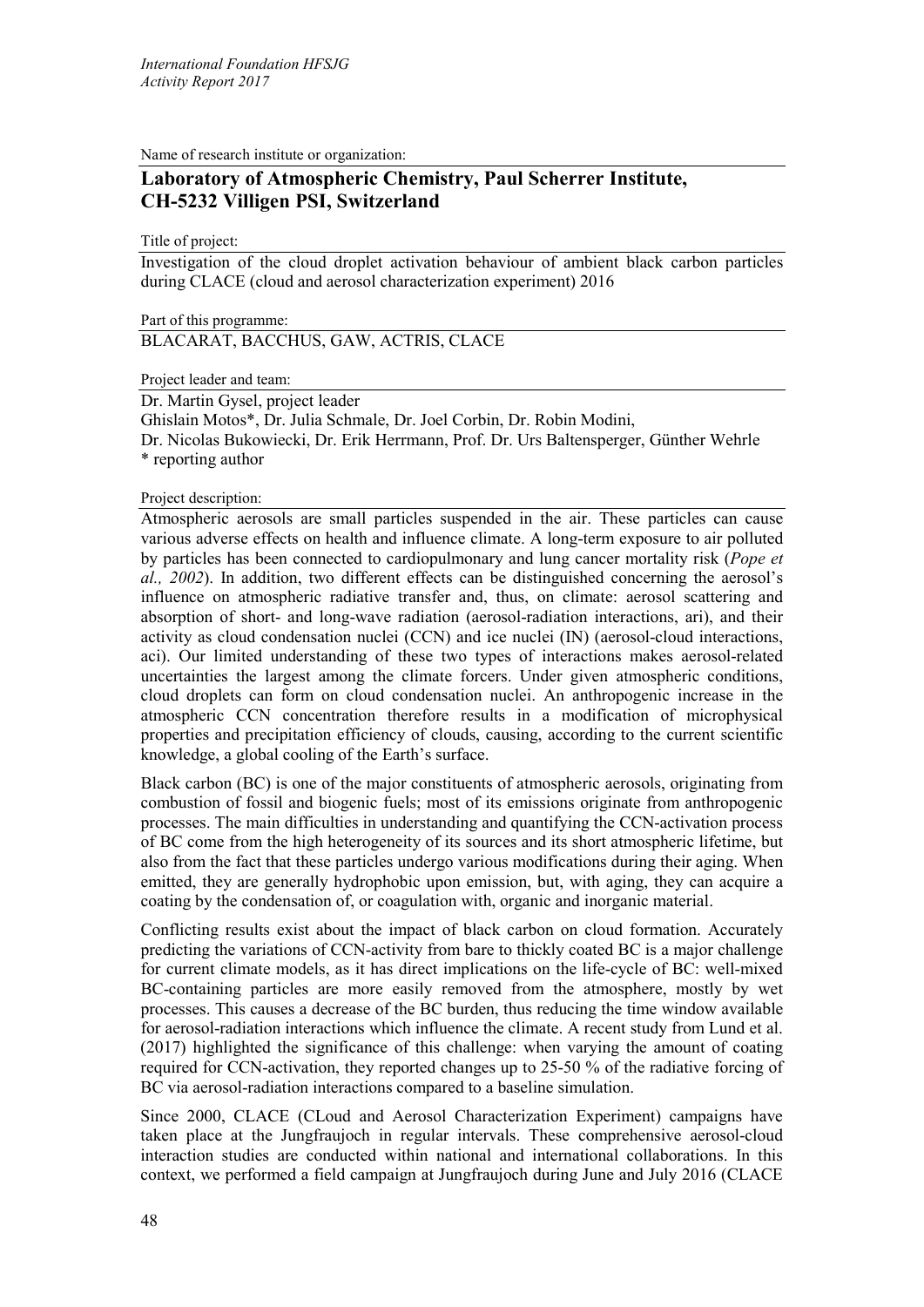2016) in order to investigate how the cloud droplet activation of BC particles depends on their size and mixing state and how it compares to BC-free particles. The instrumental set-up is shown in Figure 1.



*Figure 1. Instrumental set-up during the CLACE 2016 campaign. The total inlet, total SMPS, total MAAP, aethalometer, and the CCNC were part of the Global Atmosphere Watch (GAW) program. "Tot" and "Int" stand for "Total" and "Interstitial", respectively.*

Three different inlets were used:

 -An interstitial inlet for the sampling of non-activated (interstitial) particles, with an upper cut-off of 1.8 micrometers.

 -A pumped counterflow virtual impactor (PCVI, Brechtel Inc.), in order to sample cloud droplets residuals, with a lower cut-off around 2.5 micrometers.

-A total inlet, for sampling both interstitial and cloud residual particles.

Comparing size distributions of particles behind these inlets allows for the determination of size-resolved activated fractions, i.e. the number fraction of particles that activate to cloud droplets.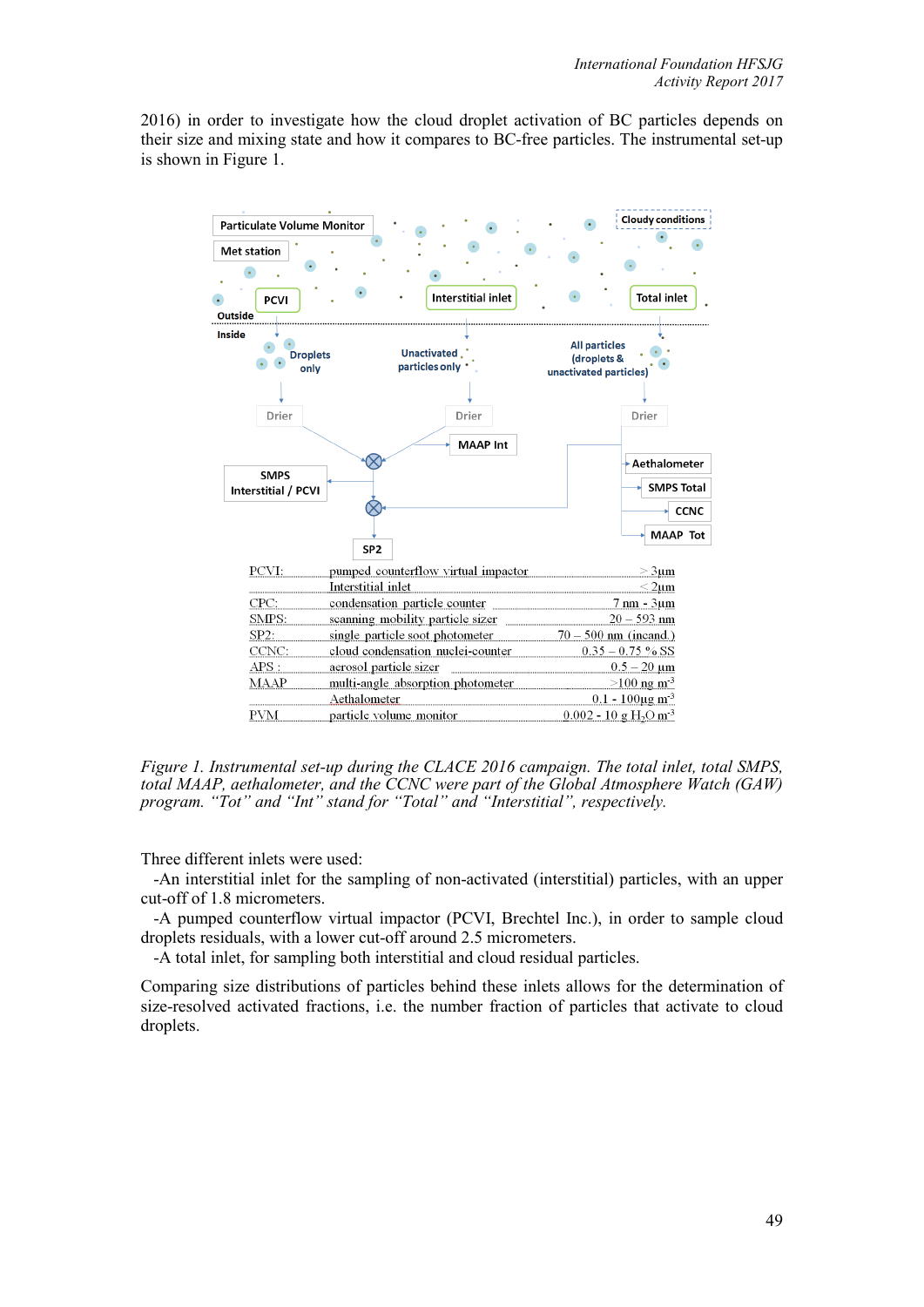

*Figure 2. Top: Example of the retrieval of the SMPS-derived size-resolved activated fraction using the pumped counterflow virtual impactor (PCVI) and the total inlet, after corrections for lines losses, PCVI transmission efficiency and the enrichment factor. Bottom: all SMPSderived activated fractions using the interstitial and total inlet during the campaign.* 

Very large variations of the 50% activation diameter ( $D_{50}$ , diameter at which 50 % of particles activate to droplets) were found among the cloud events during the campaign. This indicates that highly different supersaturations can occur in clouds at this altitude. This was verified by retrieving the effective peak supersaturation in clouds using a method introduced by Hammer et al. (2014). Our results confirm their findings that clouds present at the Jungfraujoch during northwest wind conditions show higher supersaturations than during southeast conditions (Figure 3).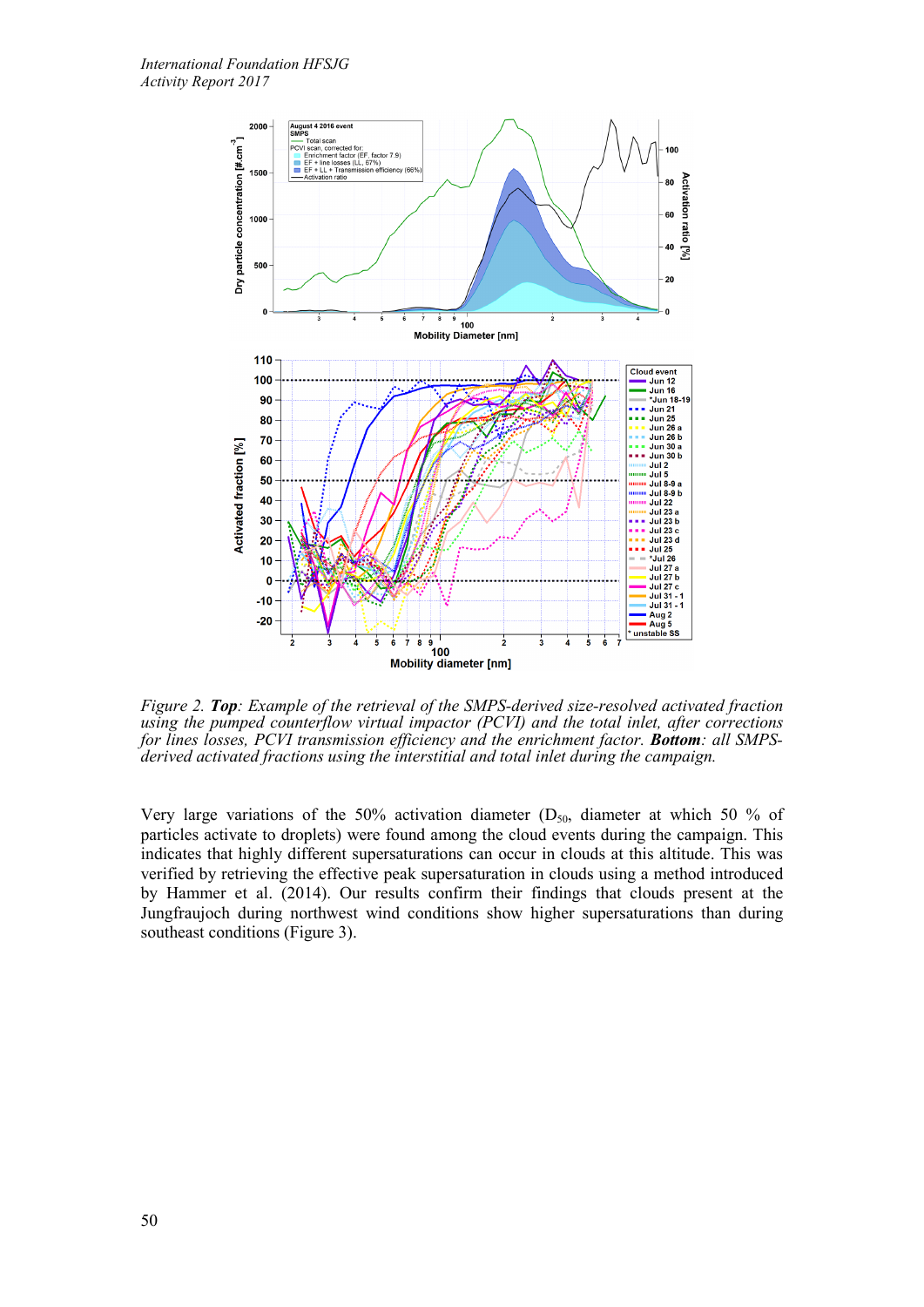

*Figure 3. Boxplots summarizing the effective peak supersaturation of all cloud events during CLACE 2016, for northwest and southeast wind conditions.*

It is therefore clear that cloud supersaturation has a major influence on the CCN-activation behaviour of aerosol particles. However, its influence on the activation of BC-containing particles is more complex because it needs to be isolated from the effect of mixing state, i.e. coating thickness. Cozic et al. (2007) showed, at the same site, that the scavenged mass fraction of BC is very similar to the one of the total aerosol. By comparing the scavenged (activated) fractions from the MAAP and the total SMPS, we could confirm this result (Figure 4).



*Figure 4. Comparison of the BC (y-axis) and the total aerosol (x-axis) scavenged fractions during the whole campaign.*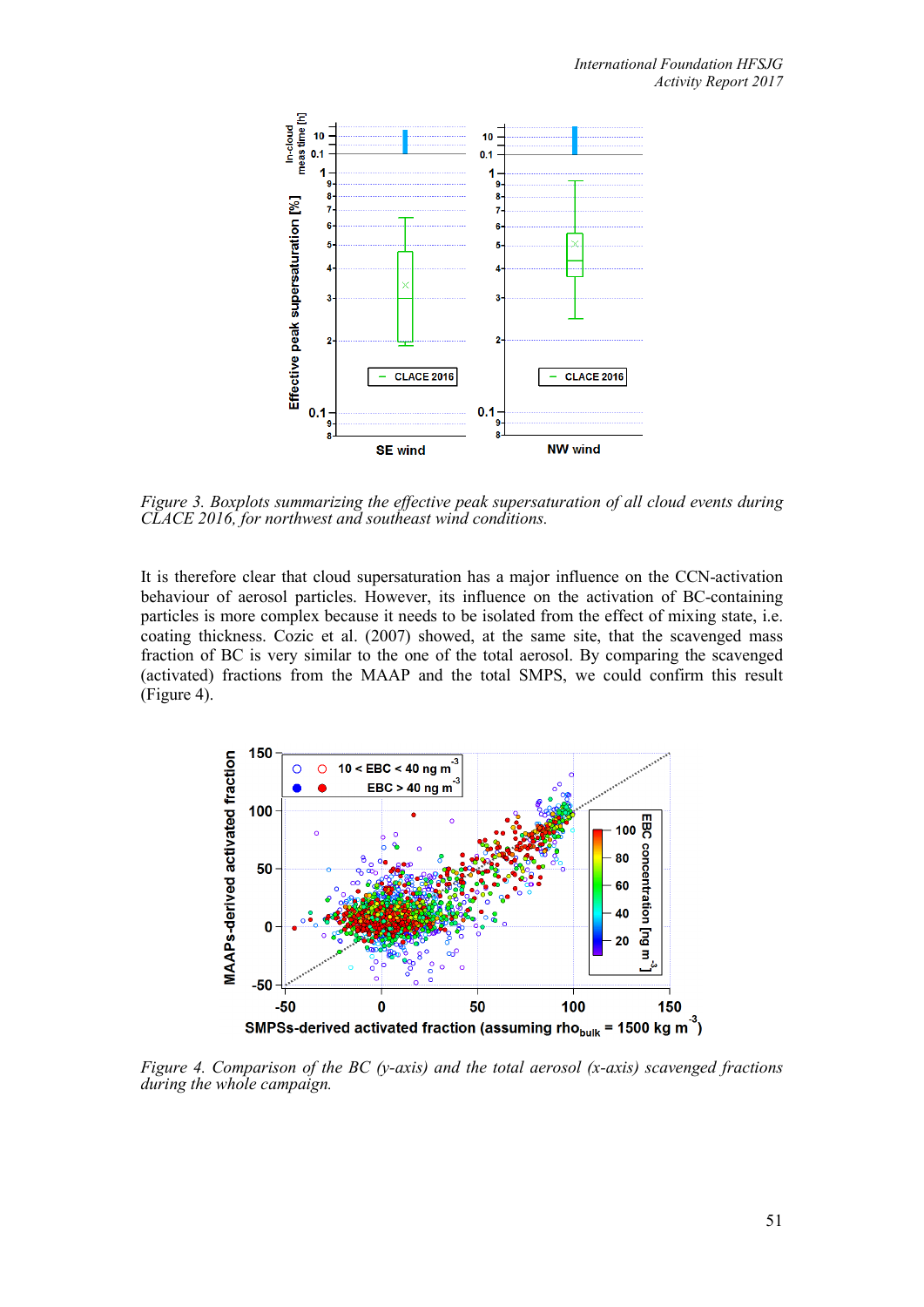This result suggests that BC-containing particles act as cloud condensation nuclei for clouds in the same way as BC-free particles, i.e. they form cloud droplets in a similar manner. However, conclusions from mass on number are prone to mis-interpretation. The use of a single particle soot photometer (SP2), an instrument which can measure the size of individual particles as well the refractory BC (rBC) mass, allows to discriminate the activation behaviour of rBC-containing particles as a function of their mixing state on a number basis. This is the first time that this instrument is used behind an interstitial and a PCVI inlet at Jungfraujoch, opening the door to the investigation of the influence of BC size and mixing state on cloud droplet activation and to compare it with theoretical calculations (Köhler theory). At the Jungfraujoch altitude, the dominant fraction of BC cores has substantial coatings, thus making them good CCN at BC core diameters down to 100 nm or even smaller. However, at low supersaturations the activation of BC cores with diameters smaller than 200 nm is incomplete as those cores with the thinnest coatings remain unactivated.



*Figure 4. Mass size distribution (top panels), number fractions of coating size ranges behind the total inlet (middle panels) and activated fractions (bottom panels) of all BC-containing particles (black line), cores surrounded by thick coatings (brown line) and by thin to moderate coatings (yellow line) as a function of mass equivalent diameter of BC cores for two cloud events.*

Figure 4 shows that, at cloud-relevant supersaturations, all rBC-containing particles with large rBC cores activate to cloud droplets: they are sufficiently large already without coating to activate as cloud droplets. However, the activation of small BC cores is facilitated by thick coatings compared to thin coatings. The maximum rBC core size for which coating thickness still plays a role in the CCN activation depends on the cloud supersaturation: at very high supersaturations, only very small BC cores have an activation behaviour that depends on mixing state.

References:

Bond, T.C. et al., Bounding the role of black carbon in the climate system: A scientific assessment, J. Geophys. Res.-Atmos., doi: 10.1002/jgrd.50171, 2013.

Cozic, J. et al., Scavenging of black carbon in mixed phase clouds at the high alpine site Jungfraujoch, Atmos. Chem. Phys., 7, 1797–1807, 2007.

Hammer, E. et al., Investigation of the effective peak supersaturation for liquid-phase clouds at the high-alpine site Jungfraujoch, Switzerland (3580ma.s.l.), Atmos. Chem. Phys., 14, 1123–1139, 2014.

Pope, C.A. et al., Lung cancer, cardiopulmonary mortality, and long-term exposure to fine particulate air pollution, J. Am. Med. Assoc., 287, 1132-1141, 2002.